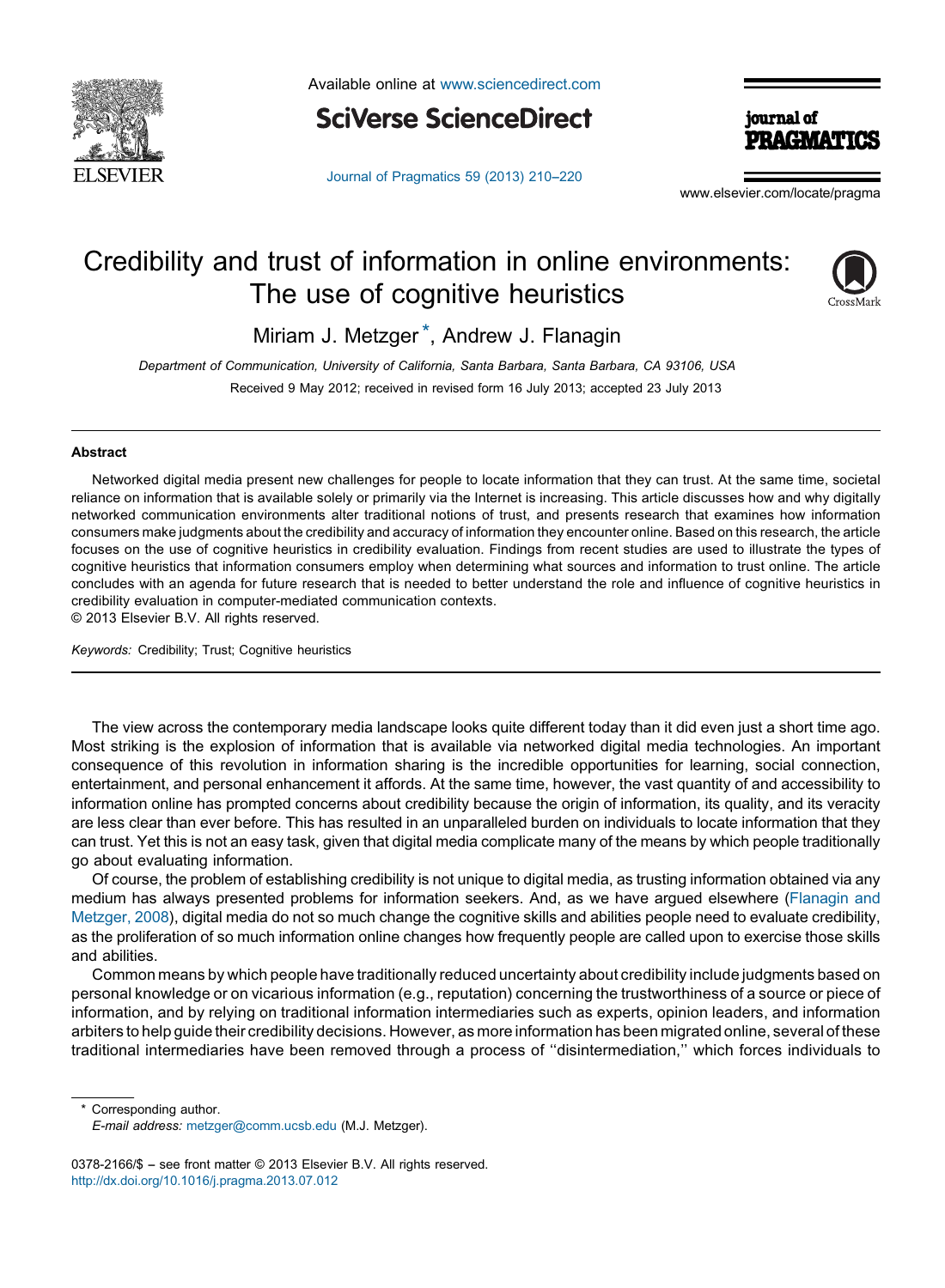evaluate vast amounts of online information on their own [\(Eysenbach,](#page-9-0) 2008). Examples of disintermediation abound online, for example: customers buy products from online businesses without the help of sales clerks or travel agents, and patients are often expected to research and choose between different treatment options using information they cull from the web. Moreover, disintermediation is taking place in a context where people are forced to rely heavily on information that is increasingly provided solely or primarily online. Indeed, nearly half of users in the U.S. said that information gleaned from the Internet played a crucial or important role in at least one major decision in their lives ([Horrigan](#page-9-0) and [Rainie,](#page-9-0) 2006).

Set against this backdrop, this article discusses the ways in which digital networked media environments may alter traditional notions of trust, and explores research findings that examine how information consumers make judgments about the credibility and accuracy of information they encounter online. Based on this research, we discuss the use of cognitive heuristics in credibility evaluation, focusing specifically on how they are employed to assess the credibility of online information. Findings from recent studies are used to illustrate the types of cognitive heuristics that information consumers use when determining what sources and information to believe online. We end with an agenda for future research that is needed to better understand the role and influence of cognitive heuristics in credibility evaluation in the digital media environment.

# 1. Defining credibility

Scholarly interest in credibility dates back to Aristotle's writings on rhetoric and specifically on his notions of ethos (appeal based on the character of a speaker), pathos (appeal based on emotion), and logos (appeal based on logic or reason). More modern accounts of credibility define it as the believability of a source, and it rests largely on perceptions of the trustworthiness and expertise of the information source as interpreted by the information receiver [\(Hovland](#page-9-0) et al., [1953\)](#page-9-0). This definition guided research on credibility in psychology and communication, which largely focuses on source credibility, typically conceptualized as the believability of a speaker and closely aligned with Aristotle's notion of ethos. Research in the field of information science has focused instead on the credibility of information, where the emphasis has been on believability of messages rather than speakers, which is somewhat akin to Aristotle's notion of logos. Attention to these varying conceptualizations of credibility is necessary in the digital realm, as determinations of credibility online may rest on evaluations of the source of some information, the message alone (as when source information is obscured), or on a combination of the source and the message.

# 2. Credibility in the current media environment

To appreciate the ways in which networked communication technologies have increased the complexity of determining credible sources and information accurately, it is useful to reflect upon the past. In the traditional media environment there were typically a limited number of sources and high barriers for access to the public dissemination of information. In this environment of information scarcity, credible sources were often characterized by such features as formal positions indicating particular training and education or by jobs requiring specific, relevant experience. Thus, credible sources of information were often easily recognized by virtue of their observable and verifiable credentials, which were rooted in specific qualifications or training. Although this system of bestowing credibility endures today in a number of domains, the evolution of networked information-sharing tools has significantly altered it in many cases.

Accordingly, several scholars have addressed the question of what is new about digital media that makes the need for effective critical evaluation more pressing today (Metzger et al., 2003; Rieh and [Danielson,](#page-9-0) 2007). This discussion focuses on why digital media present new challenges with regard to credibility and its assessment, which is examined in the next section.

# 3. Specific challenges for credibility evaluation in an age of networked technologies

Today, few question that digital networked media have profoundly changed the information landscape. As mentioned earlier, perhaps the greatest change is that digital media have provided access to an unprecedented amount of information available for public consumption. Until recently, the enormous cost and complexity involved in producing and disseminating information limited the number of information providers, who generally had substantial financial investment in the media apparatus. As networked communication technologies lowered the cost of information production and dissemination, the amount of easily-accessible information increased tremendously. One consequence of the increased information abundance is the accompanying issue of finding the best information to meet one's needs from among the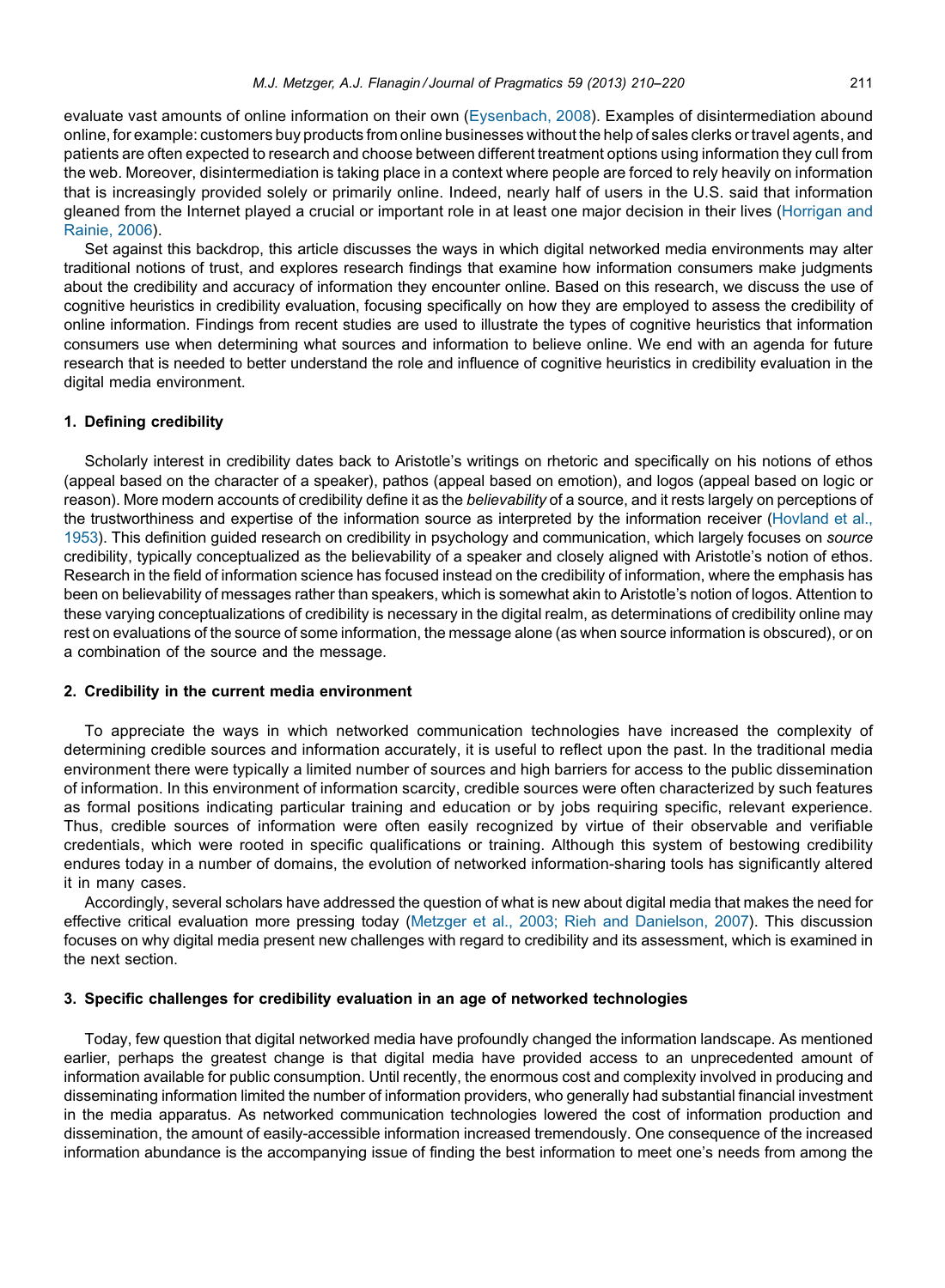enhanced number of possible information providers. In many cases this involves locating the most *credible* information, which is the focus of this article.<sup>1</sup>

Another consequence of the proliferation of information is that online information may not be subject to the same degree of filtering through professional gatekeepers and, as a result, digital information may be more prone to being out of date, incomplete, or inaccurate (Metzger et al., 2003; Rieh and [Danielson,](#page-9-0) 2007). [Callister](#page-9-0) (2000), for instance, argues that traditional solutions to credibility such as granting credibility to some representative believed to provide reliable information (e.g., the government) or granting it by credential (e.g., expertise) only work when there is a limited number of sources and when there are high barriers for access to public dissemination of information, since these conditions create a meritocratic filtering process-only those with something of merit to say are published, put on the air, or allowed to teach/ practice (2000:412). Moreover, in conditions of information scarcity, it is possible for professional gatekeepers to filter much of the information available, and these gatekeepers have incentives to uphold credibility standards. By contrast, information abundance online makes traditional models of gatekeeper oversight and quality control untenable due to the sheer volume of information that would need to be vetted.

Others have noted that online information sometimes lacks traditional authority indicators such as author identity or reputation (Fritch and [Cromwell,](#page-9-0) 2002; Metzger, 2007). Yet, source information is crucial to credibility because it is the primary basis upon which credibility judgments rest [\(Sundar,](#page-10-0) 2008). In some cases, source information is unavailable, masked, or entirely missing from a web site, blog, wiki, and so on. In other cases, source information is provided, but difficult to interpret, such as when information is co-produced, re-purposed from one site or application to another, or when information aggregators display information from multiple sources in a centralized location that may itself be perceived as the source. In any case, these issues prompt concerns about the credibility of online information because they create uncertainty regarding who is responsible for information and, thus, whether it should be believed (Rieh and [Danielson,](#page-9-0) [2007\)](#page-9-0).

Fears about credibility within the digital media environment also stem from the fact that there are few standards for quality control and evaluation online. There are no universal standards for posting information on the Internet, and digital information may be easily altered, misrepresented, or created anonymously under false pretenses. The malleability of digital information exacerbates potential problems of information reliability, given that the alteration of digital information is difficult or impossible to detect. In addition, the global nature of the web makes it challenging to enact standards for quality control in the form of government regulation.

The credibility of digital information may also be suspect relative to information traveling via more traditional media due to channel convergence and conflation of content types afforded by digital technologies. Some have suggested that visual and other types of distinctions that were once clear between, for example, information and advertising content, are not so easily distinguished in the digital environment ([Alexander](#page-9-0) and Tate, 1999). Examples include sponsored and unsponsored links on search engine result pages and ads embedded in web page content. Indeed, [Burbules](#page-9-0) (1998) suggested that because information is presented in a similar format on web sites, a psychological ''leveling effect'' is created that puts all information on the same level of accessibility and, thus, all sources on the same level of credibility.

Moreover, technological features of the Internet and search engines also can create a kind of ''context deficit'' for digital information that exacerbates source confusion ([Eysenbach,](#page-9-0) 2008). The hyperlinked structure of the web makes it psychologically challenging for users to follow and evaluate various sources as they move from site to site. For example, research has demonstrated that source and message information can become confused or disassociated in users' minds almost immediately after performing searches for information online [\(Eysenbach](#page-9-0) and [Kohler,](#page-9-0) 2002). As a result, commercial information is often blurred with information produced for other purposes in Internet users' minds.

Finally, understanding credibility in the online environment is especially problematic since there are many potential ''targets'' of credibility evaluation that often are at work simultaneously. Taking the example of Wikipedia, credibility judgments can be made at the web site level (is Wikipedia a credible source of information?), at the content level (is a specific entry within Wikipedia credible?), or regarding specific information author(s) (are specific contributors to Wikipedia credible?). Of course, these various targets can work in concert or at odds with one another, such that in combination the complexity of their credibility judgment is even more pronounced. Research has confirmed this complexity, as studies have shown that the source and content of information interact in intricate ways to affect users' credibility judgments (e.g., Flanagin and [Metzger,](#page-9-0) 2011).

<sup>1</sup> Of course there are many other information seeking goals that people may have when they search for information online. For example, besides seeking the most credible information possible, people may want the most succinct or the most entertaining information and would adjust their cognitive behavior accordingly. Although beyond the scope of this article, an examination of information seekers' goals that are related to credibility would help to better understand the phenomenon as a whole, as well as the generalizability of findings from studies of the cognitive mechanisms behind online credibility evaluation processes.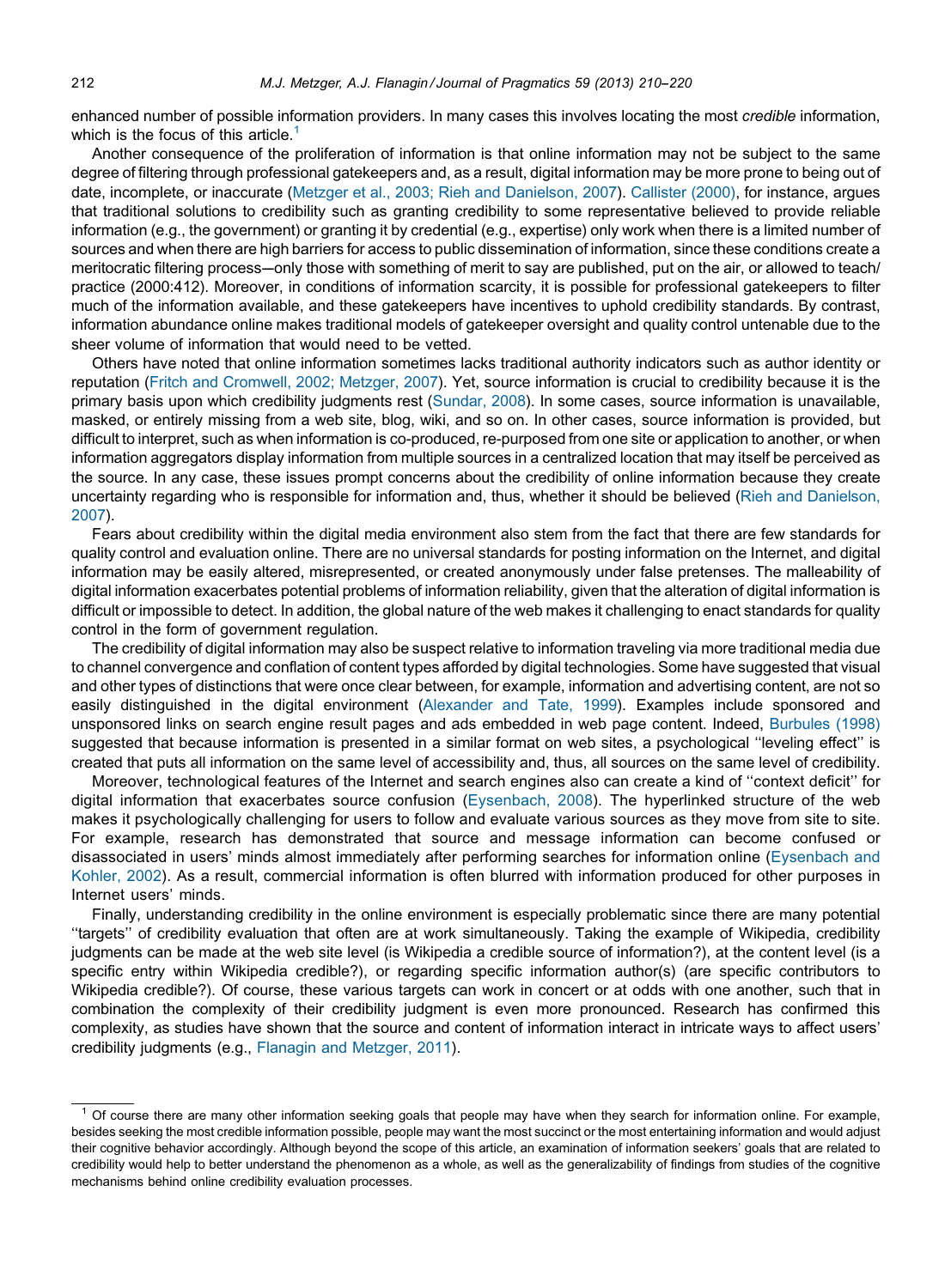#### 4. Credibility evaluation online

A common assumption about how people evaluate online information is that people are motivated to evaluate the information they receive to determine its trustworthiness.<sup>2</sup> A corollary of this assumption is that people engage in effortful evaluative processes in order to be certain of information or source credibility. Although many types of information exist online (e.g., text, video, audio, etc.), the credibility literature has focused primarily on textual information presented on web sites. For example, researchers have examined the credibility of ecommerce, political, news, and health web sites, as well as wikis, blogs, microblogs, and other types of text-based web content. With that in mind, recommended approaches to online information evaluation typically include five criteria that users should employ, including checking the accuracy, authority, objectivity, currency, and coverage or scope of the information and/or its source [\(Metzger,](#page-9-0) 2007).

Accuracy refers to the degree to which a web site or other source is error free and whether the information can be verified offline. The *authority* of a web site may be gauged by noting who authored the information, what the author's credentials and qualifications are, and whether the site is recommended by a trusted other. Objectivity involves identifying the author's purpose for providing the information and whether the information provided is fact or opinion, which also includes understanding whether there might be commercial intent or a conflict of interest, as well as the nature of relationships between linked information sources (e.g., the meaning of ''sponsored links'' on a Google search output page). Currency refers to how up-to-date the information is, and coverage refers to the comprehensiveness or depth of the information provided. These recommendations require a range of activities on the part of users, from simple visual inspection of a web site to more laborious information verification and triangulation efforts.

Yet, research shows that people rarely engage in effortful information evaluation tasks, opting instead to base decisions on factors like web site design and navigability. Fogg et al. [\(2003\),](#page-9-0) for example, found that online information consumers' main consideration in credibility assessment was the visual design elements of web sites, rather than any content or source information. They argue that because web users do not often spend a long time at any given site, they likely develop quick strategies for assessing credibility. They say, ''one could argue that people typically process web information in superficial ways, that using peripheral cues is the rule of web use, not the exception'' (2003:15). Moreover, people report verifying the information they find online for its credibility only ''rarely'' to ''occasionally,'' and tend to use verification strategies that require the least effort to perform ([Metzger,](#page-9-0) 2007).

These findings are consistent with some recent credibility studies ([Hilligoss](#page-9-0) and Rieh, 2008) and with theories from information processing and cognitive science (Sundar, 2008; [Taraborelli,](#page-10-0) 2008). The Limited Capacity Model of message processing ([Lang,](#page-9-0) 2000), for example, finds that because people have limited cognitive capacity, they rarely process all aspects of messages they receive, and instead select only some salient features to encode, store, and retrieve. Similarly, Fogg's [\(2003\)](#page-9-0) Prominence-Interpretation Theory of web credibility suggests that not all elements of a web site can be noticed or selected by users, and so not all elements will enter into their credibility evaluations. These perspectives share the notion that people do not always invest their full mental capacities in information evaluation tasks.

Indeed, cognitive scientists have long understood that people have constraints on their ability to process information. The idea of bounded rationality ([Simon,](#page-9-0) 1955) stipulates that people are not always able to act perfectly rationally due to limitations imposed by the human mind (e.g., non-infinite computational resources) and by external conditions (e.g., noninfinite time). Bounded rationality is based on the principle of least effort and takes into account the fact that decision makers ''must arrive at their inferences using realistic amounts of time, information, and computational resources'' ([Gigerenzer](#page-9-0) and Todd, 1999:24). As such, individuals' behavior is adaptive in that people seek to find an optimal balance between cognitive effort and desired outcomes. One form of bounded rationality is satisficing, which is when people do not use all of their cognitive resources to obtain optimal outcomes, but instead use just enough to provide a sufficiently optimal outcome for the context.

These ideas have been applied in information foraging theory, which says that whenever feasible, humans will choose behaviors that ''optimize the utility of information gained as a function of interaction cost'' [\(Pirolli,](#page-9-0) 2005:351). Although the web has reduced some costs of information search by increasing information accessibility, there are still significant costs of interacting within online environments in terms of time, given the vast amount of available information. Satisficing may thus be a common strategy used by Internet information seekers ([Pirolli,](#page-9-0) 2005).

<sup>&</sup>lt;sup>2</sup> This idea parallels [Sperber](#page-9-0)'s concept of "epistemic vigilance" in interpersonal interaction (e.g., Sperber et al., 2010). Epistemic vigilance refers to a suite of mechanisms that help individuals detect whether information they receive from others is true. It is thought to be evolutionarily based because, while communication brings essential benefits, it carries risks for the recipient of the communication of being intentionally or accidentally misinformed because there is no sure way to determine whether to trust communicated information that can eliminate any and all misinformation. ''Given that the stakes are so high,'' they write, ''it is plausible that there has been ongoing selective pressure in favour of any available cost-effective means to least approximate such sorting'' (2010:369).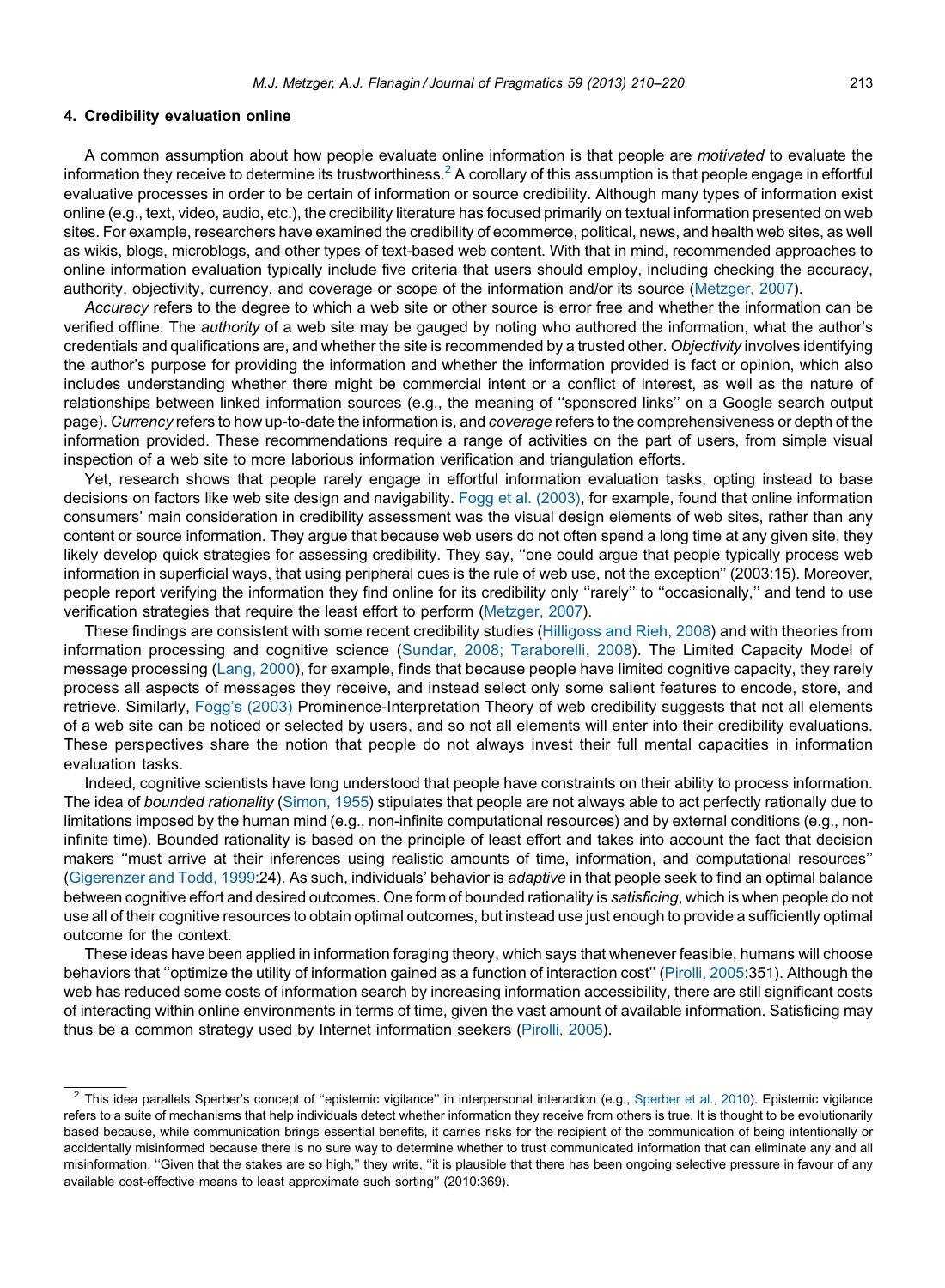Together, these theories of information processing suggest that Internet information consumers likely cope with the perceived costs of information search and overload by using strategies that minimize their cognitive effort and time, through the use of *cognitive heuristics*. Cognitive heuristics constitute information processing strategies that ignore information to make decisions more quickly and with less effort than more complex methods, and thus they reduce cognitive load during information processing. According to [Gigerenzer](#page-9-0) and Todd (1999:14), heuristics ''employ a minimum of time, knowledge, and computation to make adaptive choices.'' While in some views heuristics are thought to lead to biased or faulty information processing (Tversky and [Kahneman,](#page-10-0) 1974), research shows heuristics can serve an important function in helping people cope effectively with the vast quantities of information they encounter every day, and very often lead to accurate decisions ([Gigerenzer](#page-9-0) and Todd, 1999).

[Sundar](#page-10-0) (2008) was perhaps the first to propose that credibility evaluations online are guided by heuristic processes. He argues that cues in web-based content and in the structural features of the technology itself likely trigger heuristics that aid credibility evaluation. He calls for research to investigate heuristic processes of credibility evaluation, and he proposes the MAIN model to guide examinations of the credibility heuristics that stem from four technological features or ''affordances'' inherent to the Internet, including *modality* (e.g., whether information is presented as text, audio, or video), agency (e.g., users' perceived source of the information), interactivity (e.g., whether one can serve as both source and receiver of information), and *navigability* (e.g., ease of locating relevant information). The MAIN model suggests several heuristics tied to each affordance that likely play a role in people's credibility determinations. Taking up Sundar's call, researchers have begun to seek empirical evidence of heuristics used in credibility evaluations (e.g., [Hilligoss](#page-9-0) and Rieh, 2008; Metzger et al., 2010; [Sundar](#page-9-0) et al., 2009).

#### 5. Heuristics used in credibility evaluation

A recent study that focused specifically on the use of cognitive heuristics in credibility judgments found ample evidence of their presence during a variety of online information evaluation tasks ([Metzger](#page-9-0) et al., 2010). 109 participants who took part in one of 11 focus groups conducted across geographically diverse areas of the U.S. confirmed that, in information rich environments, they often do not have the cognitive capacity or time to evaluate information systematically, and instead invoke a diversity of heuristics to evaluate credibility, loosely titled reputation, endorsement, consistency, self-confirmation, expectancy violation, and persuasive intent.<sup>3</sup> As [Gigerenzer](#page-9-0) and Todd (1999) explain, however, it is difficult to sort heuristics into mutually exclusive categories because many decision-making situations elicit multiple heuristics, heuristics can be combined and recombined, and they can be nested. This was evident in the credibility heuristics that emerged from the Metzger et al. study, which are described next.

## 5.1. The reputation heuristic

The reputation, or name recognition, of an online web site or source serves as a heuristic credibility cue allowing information seekers to avoid more effortful processing of online sources and information. The reputation heuristic is likely psychologically rooted in more basic heuristic principles of favoring recognized alternatives over less familiar ones. [Gigerenzer](#page-9-0) and Todd (1999) show people attribute greater value to recognized alternatives compared to unrecognized alternatives, which they call the ''recognition heuristic.'' Familiarity with a source, if even in name only, likely also plays a role here, and research on persuasion shows that familiar sources are often judged to be more credible than unfamiliar sources, independent of message characteristics such as argument quality (O'[Keefe,](#page-9-0) 1990).

The reputation heuristic may also be a subset of the ''authority'' heuristic in credibility assessment, which finds that ''a major criterion for assigning credibility to a web site is whether the source is an official authority or not'' ([Sundar,](#page-10-0) 2008:84). Further evidence for this type of heuristic comes from [Hilligoss](#page-9-0) and Rieh's (2008) study, which found that the degree to which a source was considered a primary or official source served as a heuristic means of judging credibility, and from [Koh](#page-9-0) and [Sundar](#page-9-0) (2010) who experimentally manipulated web site authority and found significantly higher trust ratings for sites considered more authoritative.

This research suggests that when choosing between sources, people are likely to believe a source whose name they recognize as more credible compared to an unfamiliar source, even with little inspection of the actual content of the site or source credentials. Indeed, several instances of participants relying on the reputation heuristic were mentioned by

 $3$  Each focus group consisted of  $7-12$  participants who responded to a common set of questions about their Internet use and online information evaluation strategies developed by the researchers. Demographic information collected from participants revealed a fairly diverse sample based on age, gender, race, education, income, and Internet experience. Focus groups were conducted by trained members of professional research firms in Alabama, Arizona, California, Florida, Maryland, Massachusetts, Minnesota, Ohio, Texas, and Washington. Complete details of the methodology used in this study are described in [Metzger](#page-9-0) et al. (2010).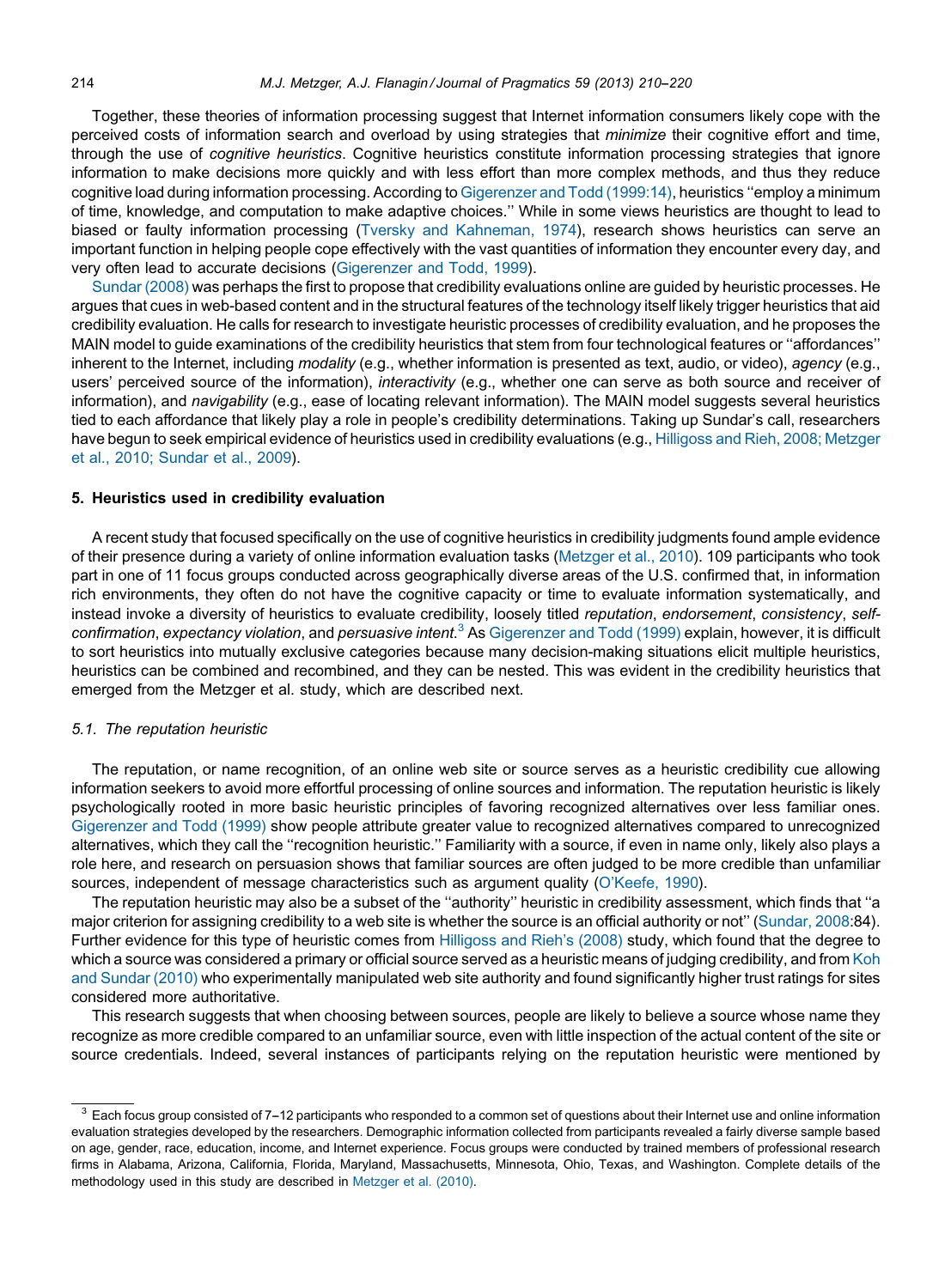participants in the study of credibility heuristics by [Metzger](#page-9-0) et al. (2010), across many different types of online information seeking topics and situations. The reputation heuristic is thus related to the ad verecundiam fallacy from argumentation theory, which involves inappropriately appealing to authority, for example on a topic outside an expert's field or when there is no expert consensus. It takes advantage of a human tendency to believe that prestigious people cannot be wrong. The reputation heuristic may also be underpinned by some of the same principles at play in the endorsement and consistency heuristics that are discussed next because reputation is built on consistent social endorsement.

## 5.2. The endorsement heuristic

The endorsement heuristic suggests that people are inclined to believe information and sources if others do so also, without much scrutiny of the site content or source. People tend to automatically trust sites and sources that are either recommended by known others, or that come from unknown persons in the form of aggregated testimonials, reviews, or ratings [\(Metzger](#page-9-0) et al., 2010). Trust derived from known others may be underpinned by another form of heuristic reasoning known as the ''liking/agreement heuristic'' [\(Chaiken,](#page-9-0) 1987). The liking/agreement heuristic argues that people often agree with those they like, and has been documented extensively in studies of social cognition and persuasion. Trust derived from aggregated information from unknown others likely stems from the ad populum fallacy and what [Sundar](#page-10-0) (2008) calls the ''bandwagon heuristic'' whereby people assume that if many others think something is correct, then it must be correct--and thus credible.

Sundar demonstrated that the bandwagon heuristic does influence credibility evaluations. Using an ecommerce site, the researchers manipulated web site content cues, such as star ratings and sales rank, to affect bandwagon perceptions (e.g., how likely others were to buy a product). Higher bandwagon perceptions resulted in significantly higher ratings of product credibility and purchase intent [\(Sundar](#page-10-0) et al., 2009).

Social endorsement is a powerful heuristic: People sometimes place more emphasis on this heuristic than their own first-hand information or feelings about information they encounter online. [Metzger](#page-9-0) et al. (2010) found that a large quantity of endorsements from others regarding an unfamiliar online source or web site can overcome people's initial skepticism about that source or web site.

#### 5.3. The consistency heuristic

Another common strategy for judging credibility is validating information by checking to see if information across different sources is consistent ([Metzger](#page-9-0) et al., 2010). Although checking more than one source of information requires more effort than the other heuristic strategies, it is still a relatively fast and frugal means of arriving at a credibility judgment relative to the more laborious methods of researching a source's credentials or last information update, considering potential bias, etc. Also, the validation process is often rather superficial: evidence shows that people typically look at very few sites to decide whether some information is consistent ([Metzger](#page-9-0) et al., 2010).

The consistency heuristic for credibility evaluation may be a variant of the endorsement and reputation heuristics, inasmuch as it operates under the principle that people tend to believe things if others believe them, or [Chaiken](#page-9-0)'s (1987) idea of the ''consensus heuristic,'' where people assume consensus implies correctness. Indeed, the consensus and consistency heuristics are close relatives, except that whereas consensus implies that a lot of people agree on something, consistency merely requires agreement with one other independent person or source.

## 5.4. The self-confirmation heuristic

There is a tendency for people to view information as credible if it confirms their preexisting beliefs and not credible if it counters their existing beliefs, regardless of how well-argued, duly researched, appropriately sourced, and so on, it is ([Metzger](#page-9-0) et al., 2010). This illustrates a type of self-confirmation bias that affects credibility judgments. Confirmation and belief biases are observed widely in the psychology literature. The confirmation bias is a tendency to notice and place greater weight on information that supports one's beliefs, while overlooking or undervaluing information that refutes those beliefs ([Klayman](#page-9-0) and Ha, 1987). The belief bias is the propensity to endorse a conclusion when it is consistent with what one believes to be true, even if the conclusion is not based on sound logic ([Evans](#page-9-0) et al., 1983).

With regard to processing online information, several studies show that Internet users tend to select content that is consistent with their attitudes and opinions, and that people tend to evaluate attitudinally-consistent information more favorably than inconsistent information (e.g., [Fischer](#page-9-0) et al., 2005). Moreover, biases toward attitudinally-consistent information appear to be accentuated when gathering information online, where lack of time and motivation often restrict users' ability to evaluate all of the information retrieved in a typical search [\(Fischer](#page-9-0) et al., 2005). In line with this work, there is evidence that people tend to avoid information that is contrary to their existing beliefs, and otherwise employ selective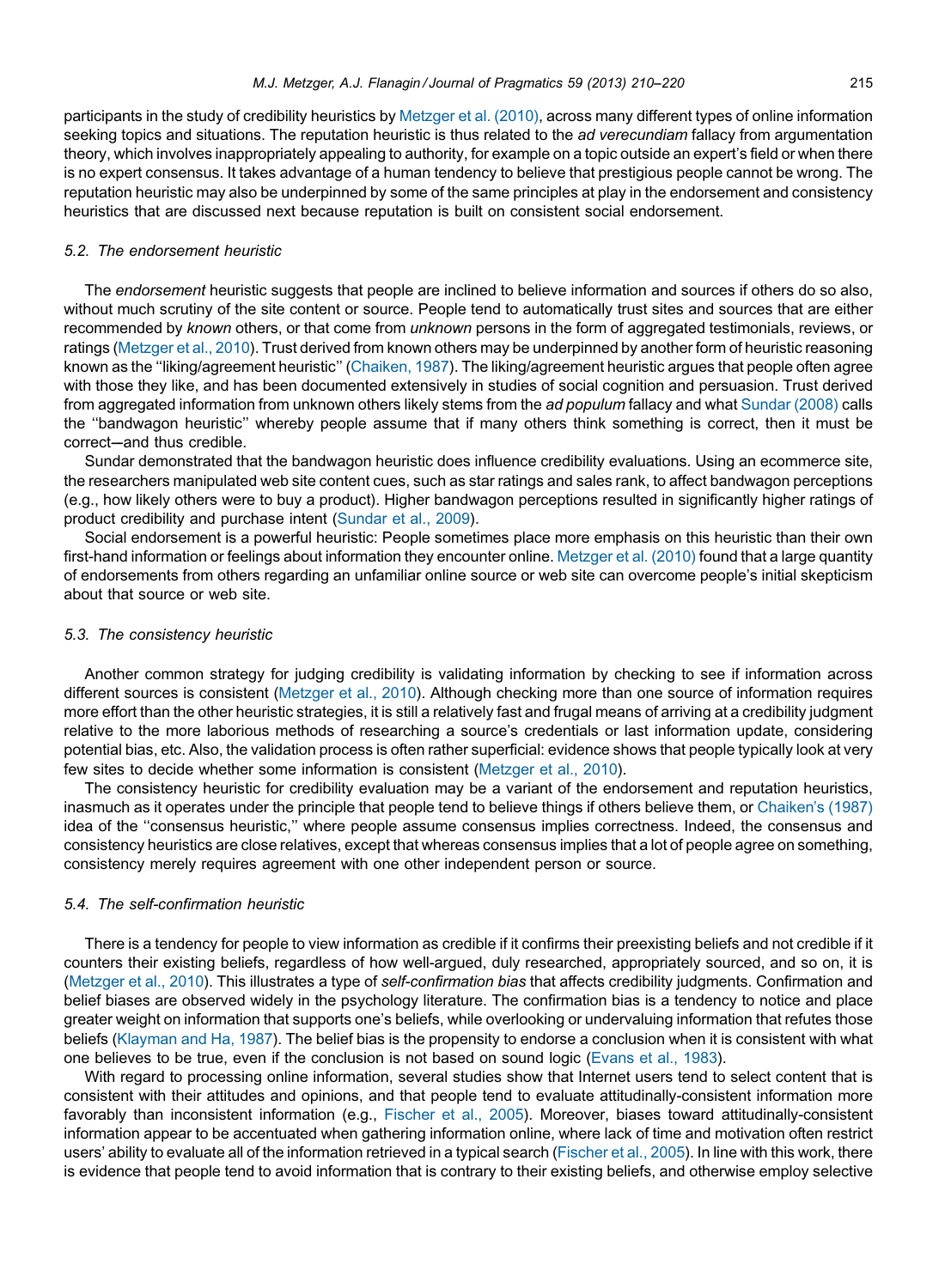filters to assist them in determining the credibility of information they find online-for example, by stopping searches when people find information that confirms their belief [\(Metzger](#page-9-0) et al., 2010).

The self-confirming heuristic likely stems from the false consensus effect: Research in cognitive psychology finds that people tend not only to believe that their own opinions are right but that they are also widely shared by others ([Ross](#page-9-0) et al., [1977\)](#page-9-0). Such cognitive biases serve as ego defense mechanisms, resulting in a tendency for people to evaluate ambiguous information in a way that is beneficial to their own needs or interests.

### 5.5. The expectancy violation heuristic

People often employ an expectancy-violation heuristic when evaluating the credibility of information online, whereby if a web site fails to meet their expectations in some way, they will immediately judge it as not credible. The research by [Metzger](#page-9-0) et al. [\(2010\)](#page-9-0) shows that some forms of expectancy violations occur when web sites ask for more information than necessary or provide more information than is requested by users, or when web sites present users with something they did not ask for or that is unexpected. Most prevalent, however, are expectancy violations stemming from the presence of typos or grammatical errors, and also poor site design, visual appearance, or navigation, all of which result in strong negative credibility evaluations. Bad spelling, grammar, layout, and overall design are also likely to decrease evaluations of credibility. Germane to all of these is whether a web site meets the test of professionalism; Internet users frequently note that professional-looking content and smooth site navigation positively impact their credibility evaluations ([Metzger](#page-9-0) et al., 2010).

Expectancy violations are known to cause arousal and distraction, which compel attention to the violation, causing people to appraise the violation and its meaning [\(Burgoon](#page-9-0) et al., 1995). Moreover, Fogg's [\(2003\)](#page-9-0) Prominence-Interpretation Theory of credibility suggests that violations will be noticed and used to (negatively or positively) appraise credibility. As such, expectancy violations operate as heuristics in that they enable quick judgments of credibility without much consideration of message arguments, source qualifications, and other more effortful methods of information evaluation.

The expectancy-violation heuristic is likely underpinned in part by the ''effort heuristic'' ([Kruger](#page-9-0) et al., 2004), which is the human tendency to value objects based on how much effort went into producing them. An alternative conceptualization of this is as an ''effort equals quality fallacy'' because greater effort does not necessarily or always result in greater quality (e.g., consider a student who exerts a lot of effort on an assignment but still receives a poor grade). Moreover, a type of psychological ''halo effect,'' which refers to the tendency to attribute favorable characteristics to attractive people or objects, may also be at play here. In this case, people expect credible sources to present information professionally as a reflection of their expertise and attention to detail (i.e., the amount of effort invested in producing the information). When web-based information conforms to those expectations, users tend to grant it credibility, or at least are willing to give it the benefit of the doubt. When a web site does not conform to appearance or functionality expectations, however, users often judge it harshly and are prone to dismiss it as non-credible.

## 5.6. Persuasive intent heuristic

The persuasive intent heuristic is the tendency to feel that information that may be biased is not credible. Commercial information is particularly susceptible to triggering this heuristic. Advertising, for example, is a very strong negative credibility cue, and especially when the advertising is unexpected (Fogg et al., 2003; [Metzger](#page-9-0) et al., 2010). The presence of advertising cues people to think that they are being manipulated, which appears to elicit an immediate defense mechanism that leads people to mistrust information without further scrutiny. This is similar to research in social influence, which commonly finds that persuasion is resisted and/or reduced when targets are made aware of a source's persuasive intent, likely because people believe the source may be biased and thus not credible.

The persuasive intent heuristic seems to be affectively-based, arising from fears of unknown others' nefarious manipulation. Consequently, users try to detect ulterior motives that might underlie the information they find online. In many cases, people note that this is a primary cue that they use to determine credibility, often using it as a heuristic stopping rule for credibility judgments ([Metzger](#page-9-0) et al., 2010).

In sum, the five heuristics discussed here have been shown to be compelling factors in people's credibility evaluation processes [\(Metzger](#page-9-0) et al., 2010). And, as noted earlier, several of the heuristics identified may derive from lower-order principles of reasoning and intuition. This list of heuristics, howver, is by no means exhaustive.

Many other heuristics are likely invoked during online credibility evaluations of the types of web-based information discussed here, as well as other types of information that are accessible online (e.g., video). Indeed, [Sundar](#page-10-0)'s MAIN model [\(2008\)](#page-10-0) suggests several other heuristics that may impact credibility judgments, for example, ''coolness'' or ''novelty'' heuristics that could produce quick favorable credibility impressions of new web sites or content, or the ''prominence'' heuristic that may lead to higher attributions of credibility to sources that appear higher in search engine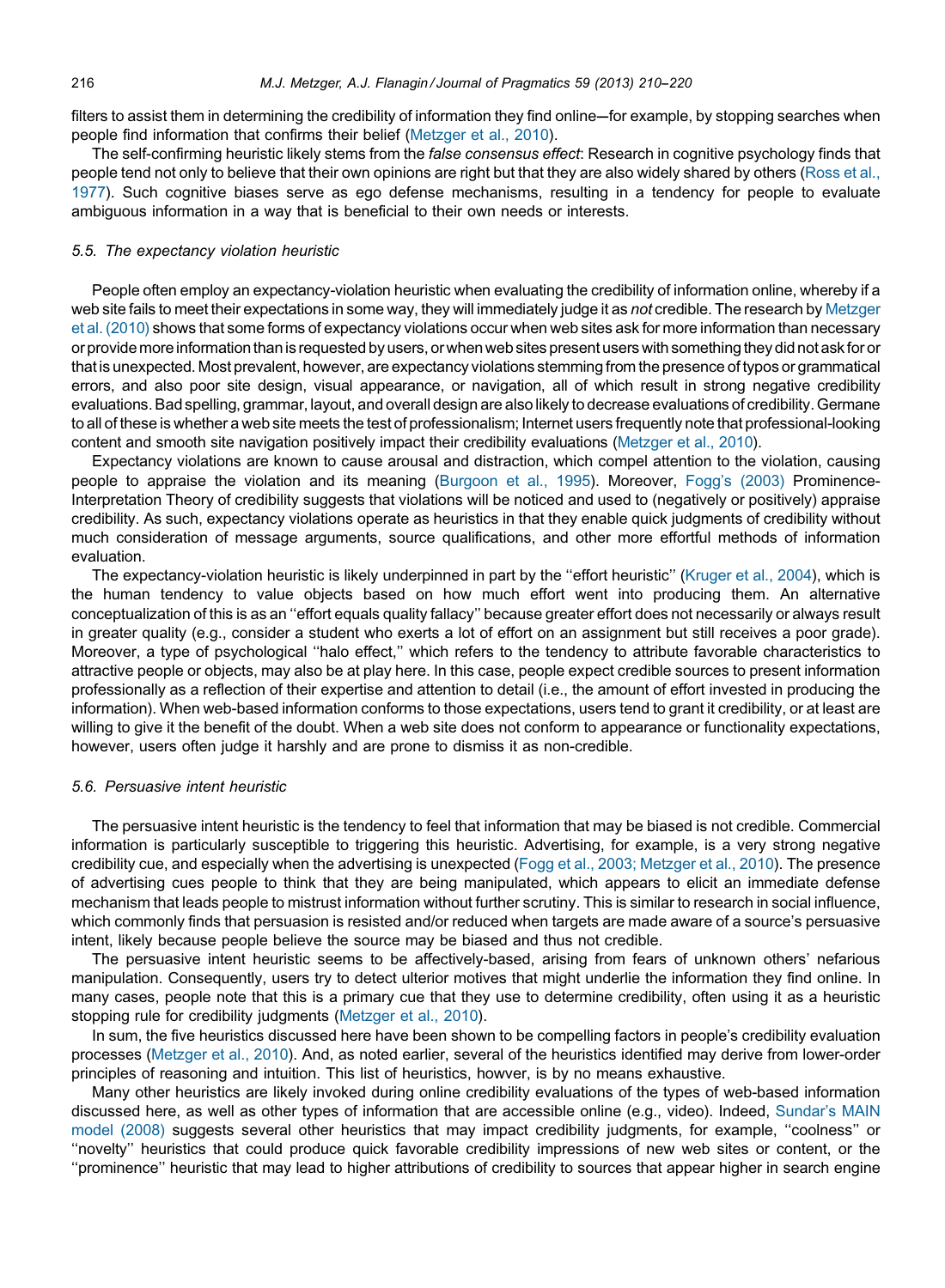results pages prior to inspection of the source or its content. What this suggests is that more research is needed to understand how people invoke heuristics as they make judgments about credibility.

### 6. Future directions in online credibility and cognitive heuristics research

The consideration of cognitive heuristics in decision-making about credibility online raises a number of questions that serve to guide future research. For instance, the reputation, endorsement, and consistency heuristics are all premised on the notion that if a number of people use information, recommend it, and agree with it, then it is credible. Although this notion can work well for evaluating credibility, it is potentially problematic in its reliance on group opinion, which is subject to problems of crowd behavior, and may falsely equate credibility with popularity. Discounting information as not credible when it is unpopular, for example, may lead to myopic and inaccurate evaluations of credibility. On the other hand, accumulating evidence suggests that heuristics are not only more efficient information processing strategies, but can be equally effective as more cognitively demanding strategies in decision making ([Gigerenzer](#page-9-0) and Todd, 1999). One corresponding avenue of research, therefore, should focus on the question of whether and under what circumstances the use of heuristics leads to good or bad credibility decisions, and whether some credibility heuristics (e.g., consistency or reputation) lead to better decision outcomes than others (e.g., self-confirmation).

Further research is also needed to understand how often heuristic versus more analytic strategies are used in credibility evaluations, and under what conditions users employ one strategy over the other. Existing research in this area finds that Internet users may exert more or less effort in determining the credibility of online information depending on the information-seeking context and the information seeker (Metzger, 2007; [Taraborelli,](#page-9-0) 2008). The dual processing model of credibility evaluation, based on the Elaboration Likelihood Model (Petty and [Cacioppo,](#page-9-0) 1986) and the Heuristic-Systematic Model ([Chaiken,](#page-9-0) 1987) of information processing, theorizes that online information seekers will pay more attention to information quality cues and perform more rigorous evaluations under conditions of high motivation compared to when motivation is lower [\(Metzger,](#page-9-0) 2007).

These theories of information processing suggest that motivation is probably affected by the consequentiality of the information sought for the information seeker, with information of greater consequence (e.g., health or financial information sought to make a decision) often being scrutinized more systematically and information of lesser consequence (e.g., entertainment information during a casual search) subject to more heuristic processing. Yet it is unlikely to be so simple. High motivation to evaluate information may not preclude heuristic processing of that information, but rather may supplement it. Indeed, studies show that both processing modes may co-occur in the same context (e.g., Petty and [Cacioppo,](#page-9-0) 1986).

In any case, understanding users' motivations to process information using more or less cognitive effort is an important first step toward understanding how often and when specific heuristics may be invoked during credibility evaluation. For example, Chaiken's Heuristic-Systematic Model (HSM) proposes three broad motives for information processing that may impact the use of heuristic and systematic strategies: accuracy, defense, and impression management. Applied to credibility evaluation, specific predictions might be that defense-motivated information seekers will be more likely to use the self-confirmation heuristic in credibility evaluation because of its propensity for ego-enhancement, whereas impression management-motivated users might more readily employ endorsement or bandwagon heuristics in their efforts to reduce any negative interpersonal consequences of making a credibility judgment that differs from their peers. By contrast, accuracy-motivated users might more frequently use the consistency heuristic to increase confidence that the information they obtain is not anomalous and is thus credible.

Similar to this notion, motivation may also to some extent be an intrinsic quality of individual information seekers. For example, people may vary in their cognitive styles, such as their need for cognition, decision making style, experiential versus rational information processing style ([Epstein](#page-9-0) et al., 1996), or social trust; moreover, demographic variables and Internet experience or skill may impact the amount of effort people are willing to exert on credibility evaluation online as well. [Sundar](#page-10-0) (2008) points out that the use of any heuristic is contingent on whether it is accessible in an information seeker's cognitive system, and so it is reasonable to expect that some of these factors may impact how accessible certain heuristics are in people's minds. For example, the social endorsement heuristic may be more accessible for Internet users who have greater experience with using social media, or users who engage in creating user-generated content more extensively, than users with less of these experiences because they may be more familiar or comfortable with using aggregated social information, and thus be more trusting of it. Similarly, older Internet users may have more cues regarding authority cognitively accessible based on their greater life experience, and thus adults might rely on the reputation heuristic when making credibility judgments more often than do children. Finally, the consistency heuristic may be more easily accessible for users who have received some form of digital information literacy training because a common component of that training is to verify information across multiple sources, and thus we might predict that people who have been trained will use this heuristic more than people who have not.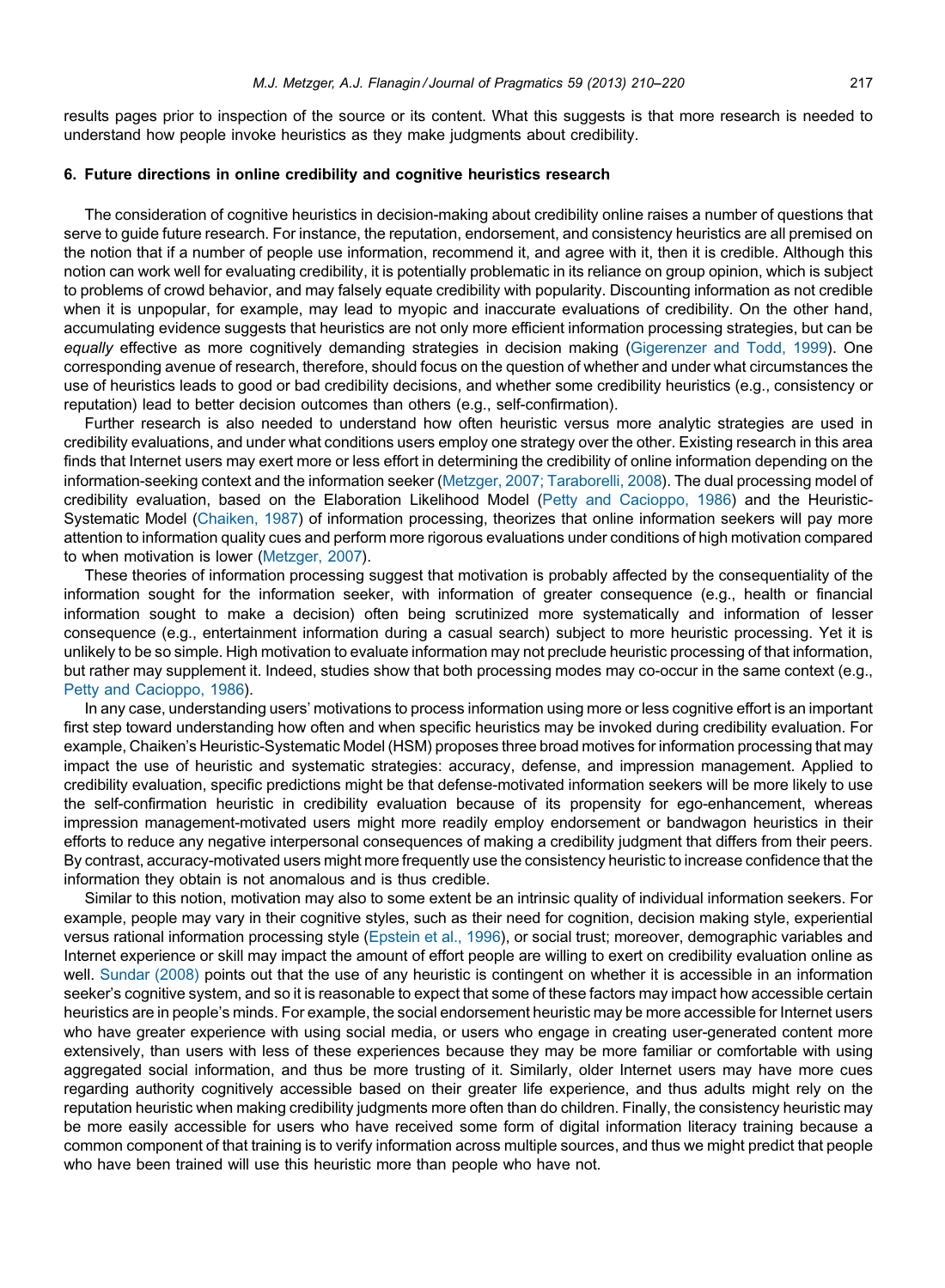Online information seeking situations also likely evoke multiple heuristics that may be useful in credibility evaluation, so another research concern is how people cope with conflicting heuristics ([Sundar,](#page-10-0) 2008). An example of this is when bandwagon effects appear to validate information that is, nonetheless, presented in a sloppy manner and thus violates the expectancy violation heuristic in appearance. Under this kind of circumstance, which heuristic is privileged and how do people reconcile the dissonance they might experience? One possibility is that various heuristics or types of heuristics are ordered hierarchically in cognition, or that they interact with specific individual-level traits or attitudes. For example, for users who are more steeped in social media, endorsement or bandwagon heuristics might prevail even when the expectancy violation heuristic is triggered by some socially-authored information, given the possible greater trust these users afford to user-generated information. Other possibilities when multiple or conflicting heuristics are triggered include such questions as whether certain combinations of heuristics have additive or multiplicative (or countervailing) impacts on credibility judgments, and whether the temporal order in which heuristics are accessed in cognition during evaluation influences the credibility decision that is ultimately reached. Research on the HSM suggests that when heuristic and systematic strategies co-occur during information processing, the judgmental implications of the processing mode used first may bias the nature of the other mode (Chaiken and [Maheswaran,](#page-9-0) 1994). Similar processes may be at work with credibility heuristics, such that heuristics triggered earlier during an evaluation episode (e.g., expectancy violation) may impact how heuristics triggered later (e.g., authority) get factored into the overall credibility judgment. A great deal of research is necessary to sort out these processes and their potential explanations.

Finally, there is increasing reliance by individuals on more social means of online information processing and evaluation [\(Metzger](#page-9-0) et al., 2010). The potential for peer-to-peer credibility assessment can be seen in numerous webbased applications, ranging from ''credentialing'' activities present on eBay or Amazon, to microblogging activities on Twitter, to topical discussion forums in which individuals provide firsthand experiences and opinions on a host of topics. These increasingly interactive venues that rely on user-generated information require research exploring how individuals use social and group-based information to arrive at credibility decisions.

Because social media applications provide new potential for evaluating information credibility, often by undermining traditional authorities, research in this domain should concentrate on perspectives that illuminate the social nature of information and potential status differences across information sources. For example, Social Identity Theory (SIT; [Tajfel](#page-10-0) and [Turner,](#page-10-0) 1986) proposes that people identify more firmly with their relevant social groups (i.e., an ingroup) over other groups (i.e., outgroups), and that this identification drives people's attitudes and behaviors. In the context of social information venues available online, SIT suggests that information viewed as originating from groups with which individuals identify strongly should be viewed as more credible than information from outgroup members. Theoretically, then, SIT might provide a means to understand how individuals sort through the vast amount of user-generated data available to them online: perspectives from fellow group members--signaled through markers of shared group identity like common peer networks in social media or online profiles online indicating shared location or interests—are likely to be perceived as more credible than outgroup members' views. Theories of group processes such as SIT also generate interesting hypotheses regarding the use of particular heuristics in credibility evaluation. For example, SIT suggests that the social endorsement heuristic may be rendered more accessible in cognition when information seekers recognize endorsements as coming from ingroup (versus outgroup) members, and when information seekers' own group identity is especially salient.

Other heuristics are sure to play an important role in group-based credibility indicators online as well. For example, research shows that the perceived credibility of messages in Twitter is related to heuristic cues such as the presence or absence of personalized user avatar images (a sort of authority heuristic) and the degree to which Twitter users are ''followed'' by others (a bandwagon heuristic) ([Morris](#page-9-0) et al., 2012). It is also likely that commercial web sites that include social recommendations can elicit competing credibility heuristics of authority versus bandwagon heuristics, as when consumers are confronted with customer ratings or reviews alongside official manufacturer information or industry seals of approval that conflict with each other [\(Sundar](#page-10-0) et al., 2009). Similarly, Wikipedia may also evoke heuristics based on authority versus bandwagon and wisdom of crowds. And, in spite of their use, there is evidence that social information such as aggregated ratings can be suboptimal due to the heuristic processing of such information. A study of Amazon ratings, for example, found that although people pay attention to the average rating of a product they are considering purchasing, they are less likely to factor the number of ratings into their evaluations, even though both pieces of information together are crucial to interpret ratings information effectively [\(Flanagin](#page-9-0) et al., 2011).

Ultimately, cognitive science offers useful insights into how people cope with the challenge of evaluating credibility online. This research shows that, under specific circumstances, people use strategies that maximize their information gain to information-assessment cost ratio, through the use of cognitive heuristics. Identifying and inventorying the heuristics that people use during credibility assessment in the online environment is an important first step in developing parsimonious theoretical explanations of information evaluation behavior online. In addition, understanding the heuristic processes used in information evaluation can help educators and others to design intervention strategies to increase Internet users' information literacy, and thus, help people avoid deception, manipulation, and persuasion by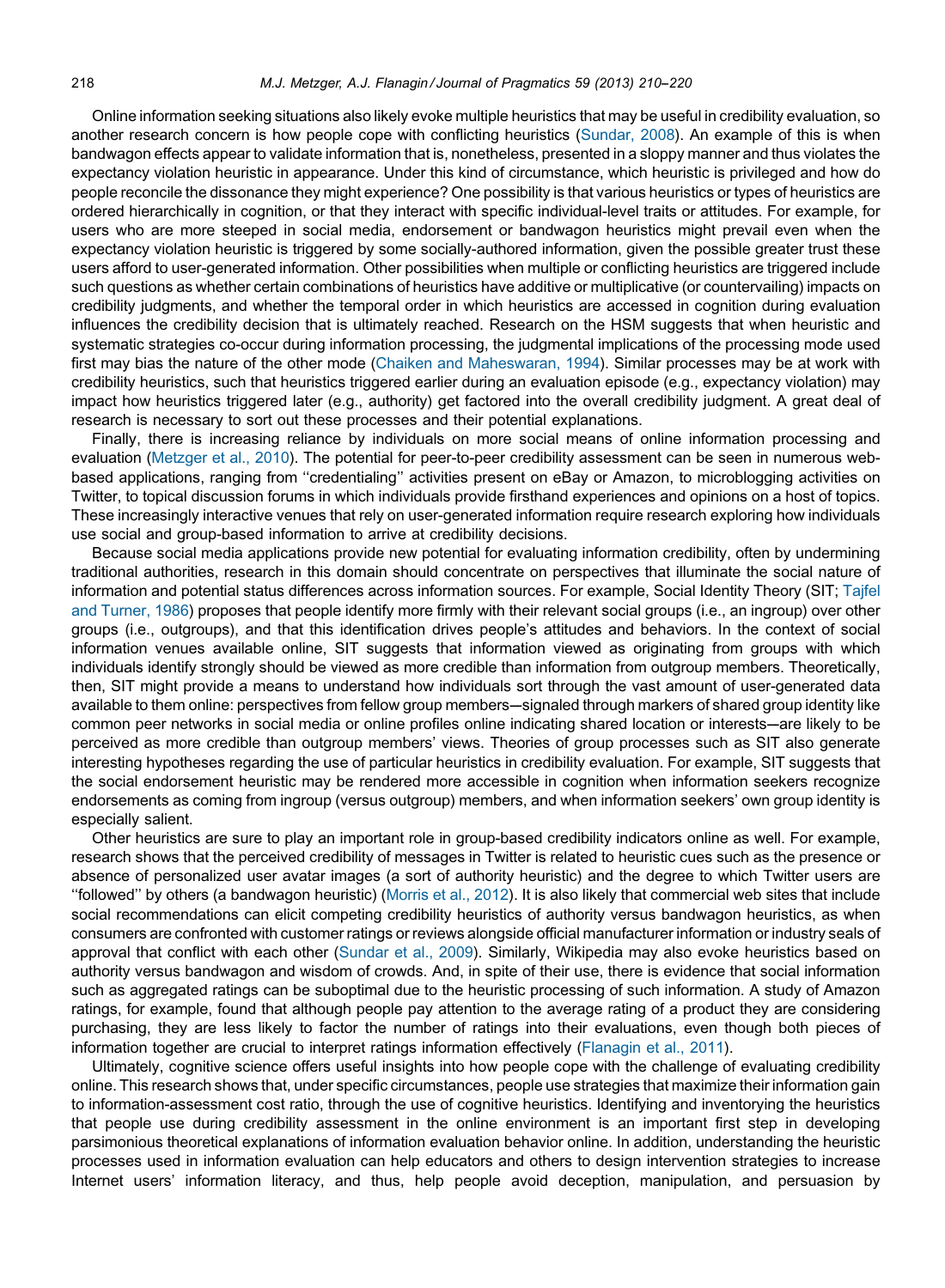<span id="page-9-0"></span>misinformation in the contemporary media environment, which is critical as people increasingly turn to online sources for information used to guide their decisions.

#### **References**

- Alexander, J.E., Tate, M.A., 1999. Web Wisdom: How to Evaluate and Create [Information](http://refhub.elsevier.com/S0378-2166(13)00176-8/sbref0005) Quality on the Web. Erlbaum, Hillsdale, NJ.
- Burbules, N.C., 1998. Rhetorics of the web: [hyperreading](http://refhub.elsevier.com/S0378-2166(13)00176-8/sbref0010) and critical literacy. In: Snyder, I. (Ed.), Page to Screen: Taking Literacy into the Electronic Era. [Routledge,](http://refhub.elsevier.com/S0378-2166(13)00176-8/sbref0010) London, pp. 102-122.
- Burgoon, J.K., Stern, L.A., Dillman, L., 1995. [Interpersonal](http://refhub.elsevier.com/S0378-2166(13)00176-8/sbref0015) Adaptation. Cambridge University Press, Cambridge.
- Callister Jr., T.A., 2000. Media literacy: on-ramp to the literacy of the 21st century or cul-de-sac on the information [superhighway.](http://refhub.elsevier.com/S0378-2166(13)00176-8/sbref0020) Adv. Reading/ [Language](http://refhub.elsevier.com/S0378-2166(13)00176-8/sbref0020) Res. 7, 403-420.
- Chaiken, S., 1987. The heuristic model of [persuasion.](http://refhub.elsevier.com/S0378-2166(13)00176-8/sbref0025) In: Zanna, M.P., Olsen, J.M., Herman, C.P. (Eds.), Social [Influence:](http://refhub.elsevier.com/S0378-2166(13)00176-8/sbref0025) The Ontario [Symposium,](http://refhub.elsevier.com/S0378-2166(13)00176-8/sbref0025) vol. 5. Erlbaum, Hillsdale, NJ, pp. 3-39.
- Chaiken, S., Maheswaran, D., 1994. Heuristic processing can bias systematic [processing:](http://refhub.elsevier.com/S0378-2166(13)00176-8/sbref0030) effects of source credibility, argument ambiguity, and task [importance](http://refhub.elsevier.com/S0378-2166(13)00176-8/sbref0030) on attitude judgment. J. Pers. Soc. Psychol. 66, 460-473.
- Epstein, S., Pacini, R., Denes-Raj, V., Heier, H., 1996. Individual differences in [intuitive-experiential](http://refhub.elsevier.com/S0378-2166(13)00176-8/sbref0035) and analytical-rational thinking styles. J. Pers. Soc. Psychol. 71 (2), 390-405.
- Evans, J.St. B.T., Barston, J.L., Pollard, P., 1983. On the conflict between logic and belief in syllogistic [reasoning.](http://refhub.elsevier.com/S0378-2166(13)00176-8/sbref0040) Mem. Cognit. 11, 295-306.
- Eysenbach, G., 2008. Credibility of health information and digital media: new perspective and [implications](http://refhub.elsevier.com/S0378-2166(13)00176-8/sbref0045) for youth. In: Metzger, M.J., Flanagin, A. J. (Eds.), Digital Media, Youth, and Credibility. MIT Press, [Cambridge,](http://refhub.elsevier.com/S0378-2166(13)00176-8/sbref0045) MA, pp. 123--154.
- Eysenbach, G., Kohler, C., 2002. How do consumers search for and appraise health [information](http://refhub.elsevier.com/S0378-2166(13)00176-8/sbref0050) on the world wide web? Qualitative study using focus groups, usability tests, and in-depth [interviews.](http://refhub.elsevier.com/S0378-2166(13)00176-8/sbref0050) Br. Med. J. 324, 573-577.
- Fischer, P., Jonas, E., Frey, D., Schulz-Hardt, S., 2005. Selective exposure to [information:](http://refhub.elsevier.com/S0378-2166(13)00176-8/sbref0055) the impact of information limits. Eur. J. Soc. Psychol. 35, 469-492
- Flanagin, A.J., Metzger, M.J., 2008. Digital media and youth: unparalleled opportunity and [unprecedented](http://refhub.elsevier.com/S0378-2166(13)00176-8/sbref0060) responsibility. In: Metzger, M.J., Flanagin, A.J. (Eds.), Digital Media, Youth, and Credibility. MIT Press, [Cambridge,](http://refhub.elsevier.com/S0378-2166(13)00176-8/sbref0060) MA, pp. 5-27.
- Flanagin, A.J., Metzger, M.J., 2011. From [Encyclopaedia](http://refhub.elsevier.com/S0378-2166(13)00176-8/sbref0065) Britannica to Wikipedia: Generational differences in the perceived credibility of online [encyclopedia](http://refhub.elsevier.com/S0378-2166(13)00176-8/sbref0065) information. Inform. Commun. Soc. 14 (3), 355--374.
- Flanagin, A.J., Metzger, M.J., Pure, R., Markov, A., 2011. [User-generated](http://refhub.elsevier.com/S0378-2166(13)00176-8/sbref0070) ratings and the evaluation of credibility and product quality in ecommerce [transactions.](http://refhub.elsevier.com/S0378-2166(13)00176-8/sbref0070) In: Proceedings of the 44th Hawaii International Conference on Systems Science.
- Fogg, B.J., 2003. [Prominence-interpretation](http://refhub.elsevier.com/S0378-2166(13)00176-8/sbref0075) theory: explaining how people assess credibility online. In: Proceedings of CHI'03, Extended Abstracts on Human Factors in [Computing](http://refhub.elsevier.com/S0378-2166(13)00176-8/sbref0075) Systems. pp. 722--723.
- Fogg, B.J., Soohoo, C., Danielson, D.R., Marable, L., Stanford, J., Trauber, E.R., 2003. How do users evaluate the credibility of Web sites? A study with over 2,500 participants. In: Paper presented at the Proceedings of the 2003 Conference on Designing for User Experiences, San Francisco, CA. , Available from the Association of Computing Machinery's web portal: [http://portal.acm.org/citation.cfm?doid=997078.997097.](http://portal.acm.org/citation.cfm%3Fdoid=997078.997097)
- Fritch, J.W., Cromwell, R.L., 2002. Delving deeper into [evaluation:](http://refhub.elsevier.com/S0378-2166(13)00176-8/sbref0085) exploring cognitive authority on the Internet. Ref. Serv. Rev. 30 (3), 242-254. Gigerenzer, G., Todd, P.M., 1999. Simple Heuristics that make us Smart. Oxford [University](http://refhub.elsevier.com/S0378-2166(13)00176-8/sbref0090) Press, New York.
- Hilligoss, B., Rieh, S.Y., 2008. Developing a unifying framework of credibility [assessment:](http://refhub.elsevier.com/S0378-2166(13)00176-8/sbref0095) construct, heuristics, and interaction in context. Inform. Process. Manage. 44 (4), 1467-1484.
- Horrigan, J., Rainie, L., 2006. When facing a tough decision, 60 million Americans now seek the Internet's help: the Internet's growing role in life's major moments., Retrieved from:. [http://pewresearch.org/obdeck/?ObDeckID=19,](http://pewresearch.org/obdeck/%3FObDeckID=19) (13.10.06).
- Hovland, C.I., Janis, I.L., Kelley, J.J., 1953. [Communication](http://refhub.elsevier.com/S0378-2166(13)00176-8/sbref0105) and Persuasion. Yale University Press, New Haven, CT.
- Klayman, J., Ha, Y.-W., 1987. Confirmation, [disconfirmation](http://refhub.elsevier.com/S0378-2166(13)00176-8/sbref0110) and information in hypothesis testing. Psychol. Rev. 94 (2), 211-228.
- Koh, Y.J., Sundar, S.S., 2010. Effects of specialization in computers, web sites and web agents on e-commerce trust. Int. J. [Hum.-Comput.](http://refhub.elsevier.com/S0378-2166(13)00176-8/sbref0115) Stud. 68, 899-912.
- Kruger, J., Wirtz, D., Van Boven, L., Altermatt, T.W., 2004. The effort [heuristic.](http://refhub.elsevier.com/S0378-2166(13)00176-8/sbref0120) J. Exp. Soc. Psychol. 40 (1), 91--98.
- Lang, A., 2000. The limited capacity model of mediated message [processing.](http://refhub.elsevier.com/S0378-2166(13)00176-8/sbref0125) J. Commun. 50 (1), 46-70.
- Metzger, M.J., 2007. Making sense of credibility on the Web: models for evaluating online information and [recommendations](http://refhub.elsevier.com/S0378-2166(13)00176-8/sbref0130) for future research. J. Am. Soc. Inform. Sci. Technol. 58 (13), [2078--2091.](http://refhub.elsevier.com/S0378-2166(13)00176-8/sbref0130)
- Metzger, M.J., Flanagin, A.J., Eyal, K., Lemus, D.R., McCann, R., 2003. Credibility in the 21st century: integrating [perspectives](http://refhub.elsevier.com/S0378-2166(13)00176-8/sbref0135) on source, message and media credibility in the contemporary media environment. In: Kalbfleisch, P. (Ed.), [Communication](http://refhub.elsevier.com/S0378-2166(13)00176-8/sbref0135) Yearbook, vol. 27. Lawrence Erlbaum, [Mahwah,](http://refhub.elsevier.com/S0378-2166(13)00176-8/sbref0135) NJ, pp. 293-335.
- Metzger, M.J., Flanagin, A.J., Medders, R., 2010. Social and heuristic [approaches](http://refhub.elsevier.com/S0378-2166(13)00176-8/sbref0140) to credibility evaluation online. J. Commun. 60 (3), 413-439.
- Morris, M.R., Counts, S., Roseway, A., Hoff, A., Schwarz, J., 2012. Tweeting is believing? [Understanding](http://refhub.elsevier.com/S0378-2166(13)00176-8/sbref0145) microblog credibility perceptions. In: [Proceedings](http://refhub.elsevier.com/S0378-2166(13)00176-8/sbref0145) of the ACM Conference on Computer Supported Cooperative Work.
- O'Keefe, D.J., 1990. [Persuasion:](http://refhub.elsevier.com/S0378-2166(13)00176-8/sbref0150) Theory and Research. Sage, Newbury Park, CA.
- Petty, R.E., Cacioppo, J.T., 1986. Communication and Persuasion: Central and Peripheral Routes to Attitude Change. [Springer-Verlag,](http://refhub.elsevier.com/S0378-2166(13)00176-8/sbref0155) New York. Pirolli, P., 2005. Rational analyses of [information](http://refhub.elsevier.com/S0378-2166(13)00176-8/sbref0160) foraging on the Web. Cognit. Sci. 29, 343-373.
- Rieh, S.Y., Danielson, D.R., 2007. Credibility: a [multidisciplinary](http://refhub.elsevier.com/S0378-2166(13)00176-8/sbref0165) framework. In: Cronin, B. (Ed.), Annual Review of Information Science and [Technology,](http://refhub.elsevier.com/S0378-2166(13)00176-8/sbref0165) vol. 41. Information Today, Medford, NJ, pp. 307-364.
- Ross, L., Greene, D., House, P., 1977. The false consensus effect: an egocentric bias in social perception and attribution [processes.](http://refhub.elsevier.com/S0378-2166(13)00176-8/sbref0170) J. Exp. Soc. Psychol. 13, 279-301.
- Simon, H.A., 1955. A [behavioral](http://refhub.elsevier.com/S0378-2166(13)00176-8/sbref0175) model of rational choice. Quart. J. Econ. 69 (1), 99--118.
- Sperber, D., Clément, F., Heintz, C., Mascaro, O., Mercier, H., Origgi, G., Wilson, D., 2010. Epistemic vigilance. Mind [Language](http://refhub.elsevier.com/S0378-2166(13)00176-8/sbref0180) 25, 359-393.